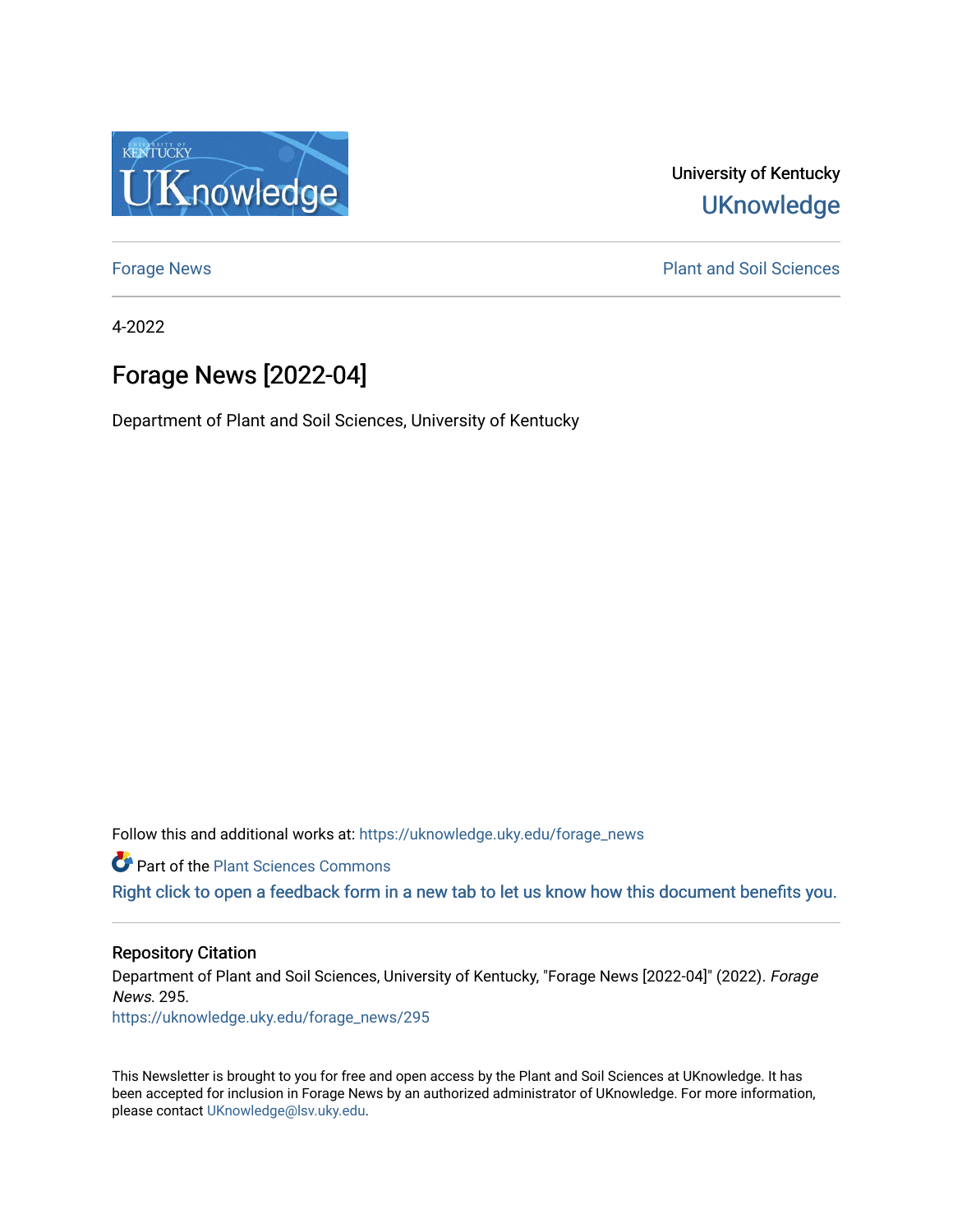

## **Keeping Forage-Livestock Producers in Kentucky Informed Dr. Ray Smith and Krista Lea, editors**

April 2022

This issue of Forage News is sponsored by Growmark/FS Forage Seeds, now available at Southern States.



If you would like to receive this newsletter via email, please visit: https//kyforagenews.com/sign-up/

#### **World Alfalfa Congress to be held in San Diego, California, USA 14-17 November 2022**

Hay and silage farmers, scientists, and forage industry professionals from around the world will gather in San Diego, California this November for a four-day session to talk all things alfalfa. The purpose of the World Alfalfa Congress is to share knowledge, new research data, and industry trends this important crop.

Alfalfa is one of the most important forage crops in the world and the fourth most valuable field crop in the United States as of 2022. Alfalfa is a crucial part of the agricultural landscape, as it is grown on over 16 million acres in the US and is important in many other countries. World trade in alfalfa hay has increased in recent years, with a strong interest in Asia, Europe, North Africa, and the Middle East.

The Congress is co-sponsored by a wide range of organizations from around the world: National Alfalfa & Forage Alliance (NAFA-US), California Alfalfa & Forage Association (CAFA-US); UC Davis (US); USDA-ARS (US); China Grasslands Association (China); China Alfalfa Industry Association (China); INRAE (France); INTA (Argentina); CIDE (EU); China Agricultural University (Beijing); and AEFA (Spain).

Program topics include economic and ecological importance of alfalfa, genetics and breeding, agronomic practices, exports, soil fertility, weeds, pests and diseases, forage machinery, new uses, forage quality, equipment, irrigation, water, and environmental aspects.

The Congress features a one-day training on pest management and irrigation for practitioners, as well as two days of technical presentations. The program also features a full day touring the Imperial Valley, an important alfalfa-growing area in Southern California. The tour will feature year-round alfalfa production, irrigation methods, research plots, hay and seed exports, environmental issues, winter vegetable production, and equipment displays.

For general information or to register, exhibit or to submit papers-https://worldalfalfacongress.ucdavis.edu/. Direct contacts: Beth Nelson (nafa@alfalfa.org) or Nicole Helms (Nicole@agamsi.com)

**Pub of the Month: Kentucky Corn Silage Hybrid Performance Report, 2021.** 

Corn hybrids were evaluated for silage performance on cooperating farms. Representatives from numerous seed companies submitted their best silage hybrids for the trials. University of Kentucky staff planted the hybrid seeds. Farmers applied the soil amendments and pest management. UK staff also harvested and weighed the material for silage yield. All samples were ground and sent off for quality analysis. All yield and quality information is found in the final report which can be downloaded at: http://www2.ca.uky.edu/agcomm/pubs/ PR/PR797/PR797.pdf

#### **Does Lightning Help Grass Grow?**

Some of you may have heard that a thunderstorm results in greener grass. That may or may not be exactly true since much of the green likely comes from water helping the plant grow. It is true though that a storm's electrical display contributes to plant nutrition and helps to some degree with the growth of grass. The connection might seem hard to grasp – what does a flash of lightning contribute to the health of grass? – but it's actually fairly straightforward, and an example of one of the planet's fundamental, life-sustaining physical cycles.

Nitrogen is an essential nutrient for plants and other organisms, being a fundamental part of nucleic acids, amino acids and proteins, not to mention the photosynthesizing plant pigment called chlorophyll. It's also the single most abundant gas in the Earth's atmosphere, accounting for about 78 percent of its composition. (Oxygen is the second-most abundant atmospheric gas, at about 20 percent.)

 Despite that abundance, atmospheric nitrogen (N2) isn't readily available to most lifeforms with the exception of blue-green algae, some free living soil bacteria and rhizobia bacteria in nodules of legume roots. All other organisms require nitrogen to be transformed, or "fixed," into more reactive compounds such as nitrates (NO3) or ammonia (NH3) before they can use it for biological growth and processes.

The process by which nitrogen is converted into a usable form is called nitrogen fixation. Rhizobia bacteria are by far the most significant source of biological nitrogen fixation. Atmospheric fixation is another way nitrogen gas can be transformed into nitrates and ammonia. Humans also artificially accomplish nitrogen fixation in the industrial production of fertilizers but nature does this for free through lightning.